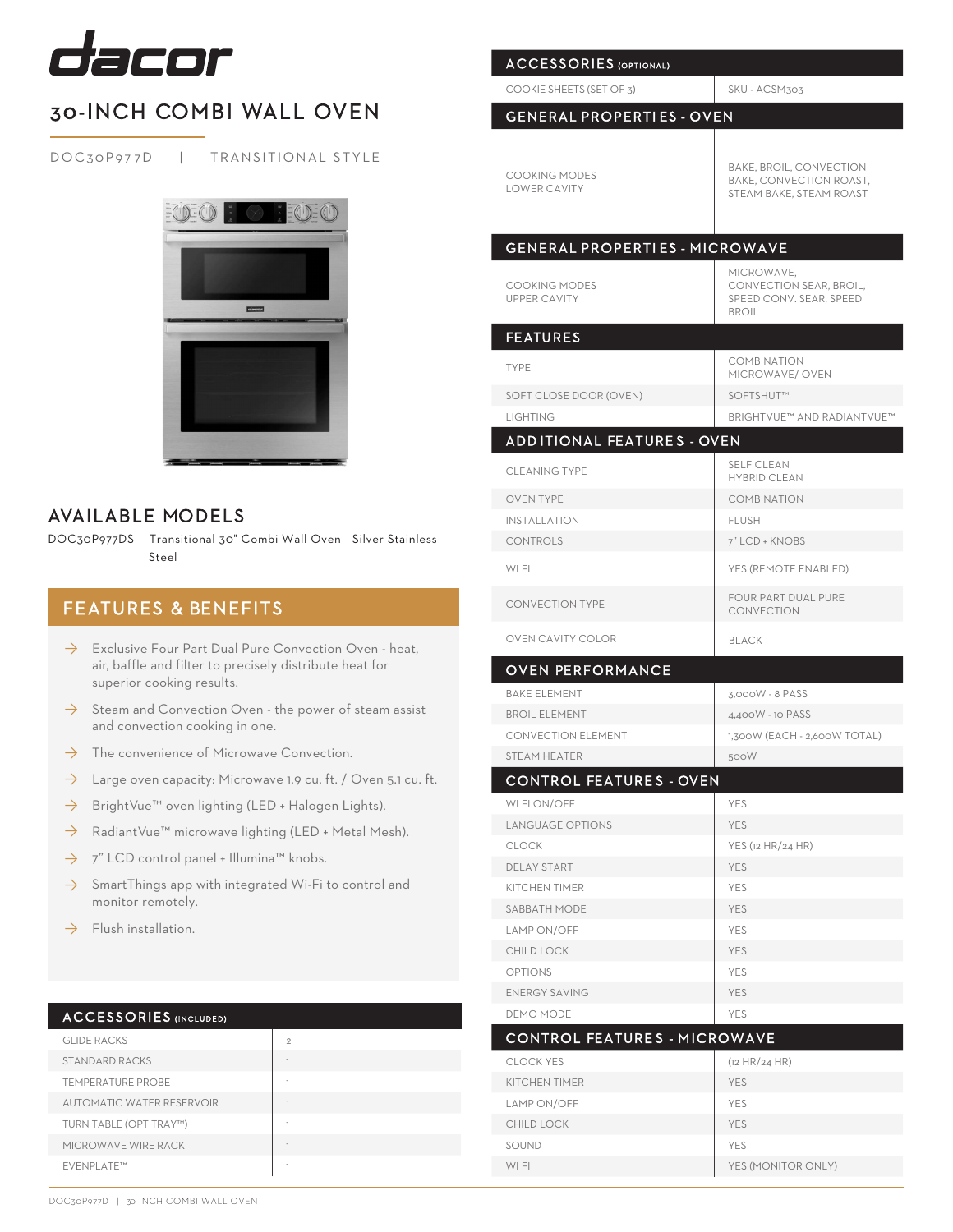

| <b>OVEN</b>              |            |
|--------------------------|------------|
| <b>ADDITIONAL MODES</b>  |            |
| <b>KEEP WARM</b>         | <b>YES</b> |
| STEAM PROOF              | <b>YES</b> |
| <b>HEALTHY COOK</b>      | <b>YES</b> |
| <b>FAVORITE RECIPES</b>  | <b>YES</b> |
| DEHYDRATE                | <b>YES</b> |
| <b>CHEF MODE</b>         | <b>YES</b> |
| INSTANTHEAT™             | <b>YES</b> |
| <b>TEMPERATURE PROBE</b> | <b>YES</b> |
| <b>TECHNICAL DETAILS</b> |            |
| CIRCUIT BREAKER (A)      | 40         |
| VOLTS (V)                | 240/208    |

| <b>MICROWAVE</b>             |            |
|------------------------------|------------|
| <b>ADDITIONAL MODES</b>      |            |
| ADD 30 SECONDS               | <b>YES</b> |
| <b>DEFROST</b>               | <b>YES</b> |
| AUTO COOK (NO SENSOR)        | <b>YES</b> |
| SENSE COOK™                  | <b>YES</b> |
| CONVECTION<br>SEAR AUTO COOK | <b>YES</b> |
| <b>HEALTHY FRY</b>           | <b>YES</b> |
| <b>HEALTHY CHOICE</b>        | <b>YES</b> |
| <b>TECHNICAL DETAILS</b>     |            |
| POWER LEVEL                  | 950W       |

| MICROWAVE AND OVEN                             |                               |
|------------------------------------------------|-------------------------------|
| <b>DIMENSIONS &amp; WEIGHT</b>                 |                               |
| APPLIANCE DIMENSIONS (W X H X D) (IN.)         | 29 3/4" X 43 3/8" X 24 5/16"  |
| REQUIRED CUTOUT SIZE (W X H X D) (IN.) (FLUSH) | 30 1/4" X 43 11/16" X 24 7/8" |
| <b>OVEN CAPACITY (CUBIC FEET)</b>              | 5.1                           |
| MICROWAVE CAPACITY (CUBIC FEET)                | 1.9                           |
| WARRANTY                                       |                               |

LIMITED, PARTS AND LABOR 2 YEARS

FREQUENCY (HZ) 60

ENERGY SOURCE ELECTRIC